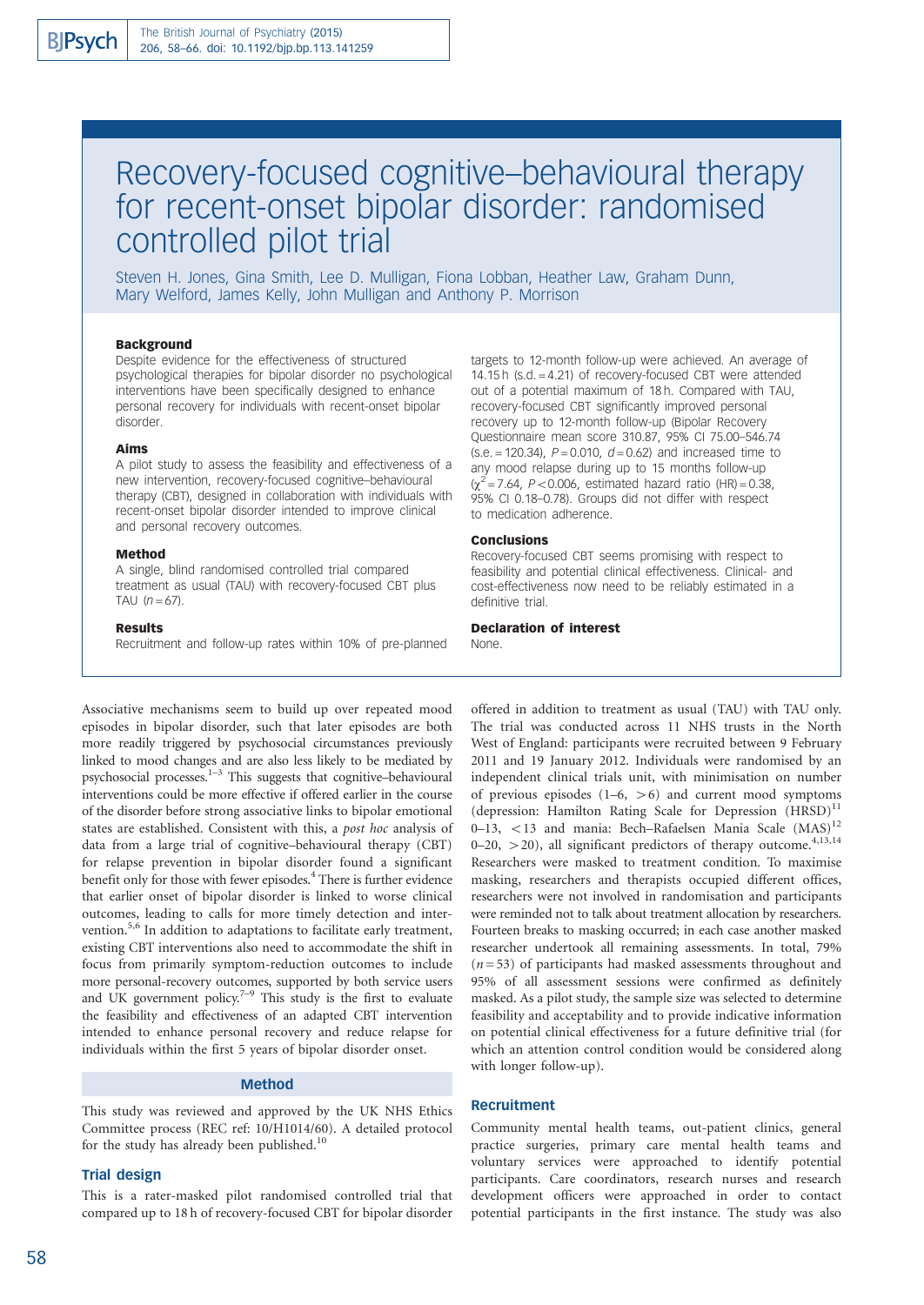advertised in local media and posters and leaflets distributed in both National Health Service (NHS) and non-NHS sites to maximise participant access. Written informed consent was obtained from all participants.

# Inclusion/exclusion criteria

All participants met the following inclusion criteria: (a)  $DSM-IV<sup>15</sup>$ diagnosis of primary bipolar disorder with onset in past 5 years, assessed using the Structural Clinical Interview for DSM-IV  $(SCID);$ <sup>16</sup> (b) sufficient understanding of written and spoken English in order to provide consent, engage with interviews and use the intervention; and (c) aged between 18 and 65 years. Exclusion criteria included: manic, hypomanic, depressed or mixed episode currently or in the past 4 weeks, so that individuals were able to engage with a therapy focused on personal recovery outcomes rather than acute symptom management.

# Outcome measures

Feasibility and acceptability of delivering the recovery-focused CBT intervention to individuals with recent-onset bipolar disorder (onset in past 5 years) was measured by the following factors: levels of recruitment into the trial; retention of participants in both arms of the study and adherence to and completion of the intervention. Participants were followed up for up to 15 months from initial randomisation with telephone assessments every 3 months to evaluate bipolar relapse and observer-rated mood (SCID-LIFE,<sup>17</sup>  $HRSD<sup>11</sup>$  and  $MAS<sup>12</sup>$ ). Self-reported recovery (Bipolar Recovery Questionnaire, BRQ<sup>18</sup>) and additional clinical measures were assessed at baseline and then at 6 and 12 months (see below for detail on the assessments used). It was originally intended to collect both self-report and observer-reported data on all participants for up to 18 months' follow-up. However, it proved impossible to achieve this final intended assessment within the trial funding period because of delays with staff recruitment and trust research and development approvals and limited therapist capacity. Recovery data (self-report) is reported for up to 12 months and relapse/observer-rated symptom data for up to 15 months (12 months for 17 participants whose 15-month assessment point fell after the study period).

# Primary clinical outcomes

Primary clinical outcomes (as pre-specified in the published protocol<sup>10</sup>) assessed the effect of recovery-focused CBT on selfreported recovery measured by the BRQ (33-item version used, correlates  $0.997$  with the published  $36$ -item version<sup>18</sup>), time to bipolar relapse measured by the SCID-LIFE and mood symptoms as measured by the HRSD and MAS. The BRQ items were scored on a 0–100 scale (higher score, sum of items, indicates higher personal recovery).

# Secondary clinical outcomes

Secondary outcomes evaluated were the impact of recoveryfocused CBT on the following: (a) quality of life (Brief Quality of Life in Bipolar Disorder Questionnaire, QoL.BD)<sup>19</sup> and social functioning (Personal and Social Functioning Scale;  $PSP$ );<sup>20</sup> (b) self-reported mood symptoms as measured by the Beck Depression Inventory  $(BDI-II)^{21}$  and Internal States Scale (ISS; activation (ISS-A) and wellbeing (ISS-W) subscales); $22$  (c) medication adherence (days missed for prescribed medication – self-report) measured by the Stephenson Medical Adherence Questionnaire (MEDAD).<sup>23</sup>

# Therapeutic alliance and adherence to treatment protocol

Therapy engagement was assessed by attendance rates and Working Alliance Inventory (short-form, therapist and client versions; WAI-S) completed at sessions 4, 8, and 17 to sample from early, middle and later phases of therapy.<sup>24</sup> Treatment fidelity was assessed by both the Cognitive Therapy Scale Revised version  $(CTS-R)^{25}$  and the Recovery Fidelity Scale, specifically designed for the current study (details available from the authors on request), to indicate adherence to the therapy's recovery focus, again sampled across early, middle and late phases of therapy.

# Individual recovery-focused CBT intervention

The intervention was informed by key components of effective CBT interventions $26$  and findings from a case series study of CBT for recently diagnosed bipolar disorder.<sup>27</sup> Key features include flexible engagement, allowing time for full consideration of the meaning of diagnosis to the client, coping skills reviews around subsyndromal exacerbations as well as prior episodes and considering the role of appraisals of fluctuations in affect. Therapy manual development was also informed by qualitative interviews with individuals about their experiences of recovery in bipolar disorder and focus groups with individuals with bipolar disorder to consult on the draft content of therapy, format and supporting materials for the recovery-focused CBT intervention. The intervention was delivered by mental health professionals trained to British Association for Behavioural and Cognitive Psychotherapies accreditation level in CBT or equivalent. Duration of therapy was up to 18 h delivered over approximately 6 months at clients' homes or mental health facilities, according to personal preference. Initial sessions were weekly, with later sessions fortnightly, and typically lasted 45–60 min.

The following elements are contained within the recoveryfocused CBT manual and reflect elements typically addressed in the course of therapy, although the relative emphasis on each element is informed by the client's formulation: introducing the recovery approach to clients; collection of information about current and historical mood and functioning; meaning and relevance of diagnosis; identification of recovery-informed therapy goals; initial formulation of relationships between mood experiences and progress towards recovery goals; identification and application of CBT techniques to address and facilitate positive coping; consideration of wider functioning issues in relation to recovery; development and completion of recovery plan; sharing lessons from therapy with key stakeholders.

The therapy approach differs from standard CBT for bipolar disorder in the following ways: explicit focus on eliciting clientfocused goals rather than presuming a target of relapse prevention; formulation-driven idiosyncratic approach rather than applying a very similar model of bipolar experience across clients; freedom to work within whatever model the client brings; openness to addressing functioning and comorbidity issues as well as mood problems; emphasis on supporting clients to move away from self-critical and/or stigmatising language, especially around diagnosis and behaviour in acute episodes.

In both groups, TAU was characterised by routine medication (mood stabilisers, antipsychotics and antidepressants). Over twothirds of participants received their medical care from secondary care services, mainly through a combination of maintenance appointments from their responsible clinician and support from a community mental health team (CMHT). A small number of participants were being treated by a psychiatrist only without regular CMHT contact. The remainder of participants reported attending primary care services.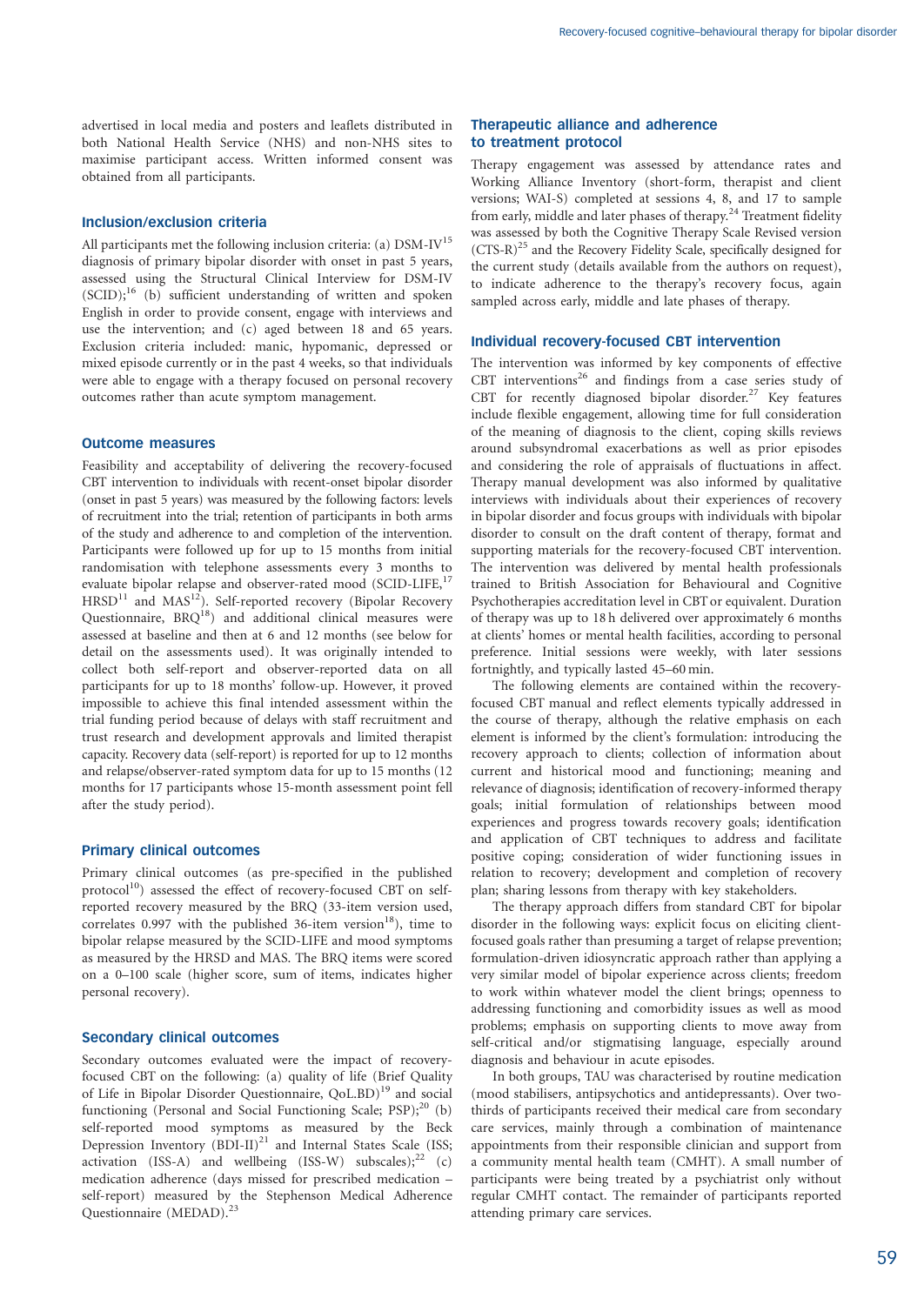# **Therapists**

Recovery-focused CBT was delivered by four therapists, all of whom were qualified clinical psychologists. One therapist saw the majority of clients (G.S.  $n=21$ ), the other therapists saw two or five clients each (M.W.  $n=2$ ; J.K. and J.M.  $n=5$ ). All therapists received training in the use of the recovery-focused CBT manual and attended weekly therapy supervision.

# Statistical analysis

Analyses were carried out using Stata version 11 for Windows and were pre-specified.<sup>10</sup> All therapy effects were estimated using a random-effects (random intercepts) model, assuming that the effects were the same for each follow-up time (having first checked that there was no significant therapy by follow-up time interaction). The baseline value of the relevant outcome measure was used as a covariate. The intention-to-treat principle was followed throughout. If there had been a significant number of participants not attending their allocated sessions, this would have been supplemented by estimation of the therapy effects in those participants who actually receive the intervention via estimation of the Complier-Average Causal effect  $(CACE)$ <sup>28,29</sup> However, this proved to be unnecessary. Time to relapse was assessed by survival analysis (differences between groups being evaluated using the logrank test; hazard ratios (HRs) were estimated using a Cox proportional hazards model). Missing data were assumed to be missing at random (ignorable) and automatically allowed for in fitting the random-effects or analysis of covariance models.<sup>30</sup>

# Results

#### Feasibility outcomes

Feasibility outcomes for this study were assessed by recruitment and retention rates in both arms and participation in the recovery-focused CBT for those in the treatment arm. Participant flow is indicated in Fig. 1. Of 125 screened for eligibility, 67 individuals were randomised to recovery-focused CBT or TAU. Of those not randomised, the majority declined the opportunity to participate or did not respond to initial contact  $(n=35, 19)$ did not respond to initial contact, 4 refused to participate in the screening for the study, 12 could not commit to the full study period including follow-up assessments). The remainder did not meet study criteria because of a duration of illness greater than 5 years ( $n = 14$ ), currently in an episode ( $n = 6$ ), older than 65 years ( $n = 2$ ) or already participating in another intervention study  $(n = 1)$ .

Of the 67 participants randomised, 78% ( $n = 52$ ) were retained to end of therapy follow-up at 6 months, 76%  $(n=51)$  to 9-month follow-up and 67%  $(n=45)$  at 12-month follow-up. The 15-month follow-up period was tapered as study funding terminated before this assessment became due for 17 participants. Of those eligible, 62%  $(n=31)$  completed 15-month follow-up.

Of the 33 participants allocated to recovery-focused CBT, 32 attended at least six sessions (mean 14.15 h, s.d. = 4.21). Only four clients expressed a preference not to receive therapy at home because of either family conflicts or practical convenience (one was seen in a community mental health team, two at their GP practice and one at their place of work). Working alliance ratings were obtained from therapists for 69 sessions and from clients for 51 sessions (47 paired ratings). Alliance as rated by therapists was 56.55 (s.d.  $= 4.94$ ) at session 4; 58.84 (s.d.  $= 4.76$ ) at session 8; and 61.76 (s.d.  $=$  4.84) at session 17. At each stage of therapy clients' ratings were higher than those of therapists:  $64.72$  (s.d. = 7.01); 66.35 (s.d. = 7.66); and 71 (s.d. = 5.51), respectively. Alliance



ratings are comparable with those observed for psychological therapy in mild and complex patient groups.<sup>31,32</sup> Therapist protocol adherence was independently assessed for 33 randomly selected session tapes. Adherence to the therapy protocol was 91% (Recovery Fidelity Scale), whereas the mean score for CTS-R was  $35.4$  (s.d. = 7.9), which is above the established threshold criteria for competence.<sup>33</sup> Recovery Fidelity Scale and CTS-R scores were moderately but significantly correlated  $(r=0.467, P<0.006)$ .

# Participant characteristics

Participants were on average  $<$  40 years old and predominantly female (70%,  $n=47$ ) in both groups, and received their clinical diagnosis of bipolar disorder within the past 2–3 years (Table 1). A small proportion of participants had an early age at onset of bipolar disorder (<18 years,  $n=6$  TAU group;  $n=7$  recoveryfocused CBT group). The majority of participants (79%,  $n=53$ ) had a diagnosis of bipolar I disorder (the remainder had bipolar II disorder) and subclinical scores on observer measures of depression and mania. Participants in both groups were receiving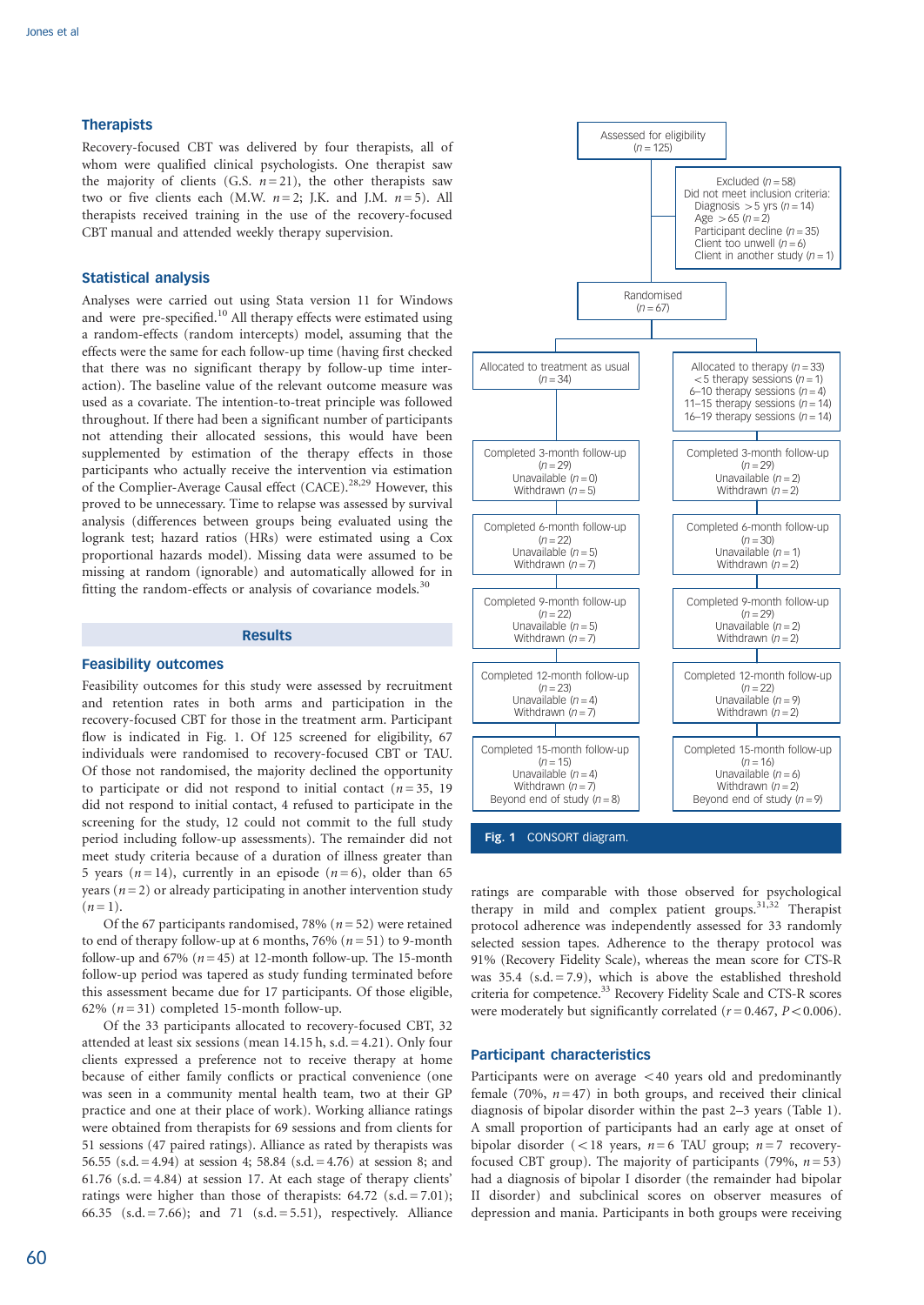| Table 1 Demographics of participants at baseline                                           |                                        |                              |         |                      |                            |
|--------------------------------------------------------------------------------------------|----------------------------------------|------------------------------|---------|----------------------|----------------------------|
|                                                                                            | Treatment as usual group<br>$(n = 34)$ | Therapy group<br>$(n = 33)$  | t       | $\chi^2$             | P                          |
| Age, mean (s.d.)                                                                           | 39.9 (10.4)                            | 38.3 (12.8)                  | 0.58    |                      | < 0.58                     |
| Gender, female: n (%)                                                                      | 22 (64.7)                              | 25 (75.8)                    |         | 0.98                 | < 0.34                     |
| Age of bipolar diagnosis, mean (s.d.)                                                      | 37.4 (10.2)                            | 35.9 (12.7)                  | $-0.38$ |                      | < 0.70                     |
| <b>Diagnosis</b><br>Bipolar I disorder, n (%)<br>Bipolar II disorder, n (%)                | 29 (85.3)<br>5(14.7)                   | 24(72.7)<br>9(27.3)          |         | 1.60                 | < 0.21                     |
| Number of previous episodes, n (%)<br>$1 - 6$<br>>6                                        | 14 (41.2)<br>20 (58.8)                 | 14 (42.4)<br>19 (57.6)       |         | 0.01                 | 0.92                       |
| Depression (HRSD), n (%)<br>$0 - 13$<br>>13                                                | 26 (76.5)<br>8(23.5)                   | 27 (81.8)<br>6(18.2)         |         | 0.29                 | < 0.59                     |
| Mania (MAS), n (%)<br>$0 - 20$<br>>20                                                      | 34 (100)<br>$\mathbf{O}$               | 33 (100)<br>$\mathbf{O}$     |         |                      |                            |
| Medication at baseline, n (%)<br>Antidepressants<br>Mood stabilisers<br>Antipsychotics     | 17 (50)<br>22(65)<br>21(62)            | 14 (42)<br>14 (42)<br>20(61) |         | 0.39<br>3.34<br>0.01 | < 0.53<br>< 0.07<br>< 0.92 |
| Care team, $n$ $%$<br>Community mental health team<br>Psychiatrist<br>General practitioner | 24 (71)<br>3(9)<br>7(21)               | 19 (58)<br>4(12)<br>10(30)   |         | 1.24                 | < 0.53                     |
| HRSD, Hamilton Rating Scale for Depression; MAS, Bech-Rafaelsen Mania Scale.               |                                        |                              |         |                      |                            |

a mixture of antidepressants, mood stabilisers and antipsychotics. Care team arrangements were similar, with the majority (75%,  $n = 50$ ) of both groups receiving care from a community mental health team or primarily from a psychiatrist. A minority (25%,  $n = 17$ ) of participants in both groups were under the care of their GP. There were no significant differences between groups on any of these variables. Online Table DS1 provides supplementary demographic information concerning marital status, ethnicity, schooling, employment, and admissions to hospital. The two groups did not differ on any of these variables.

# Baseline scores

Both groups had low levels of depression and mania at baseline, consistent with entry criterion of being out of a current mood episode. Scores on the BRQ and QoL.BD indicate moderate levels

| Table 2 Self-reported recovery, quality of life, functioning and mood by treatment group |                          |         |                            |            |         |                        |                |              |
|------------------------------------------------------------------------------------------|--------------------------|---------|----------------------------|------------|---------|------------------------|----------------|--------------|
|                                                                                          | Treatment as usual group |         | Recovery-focused CBT group |            |         | <b>Test statistics</b> |                |              |
|                                                                                          | $\mathsf{n}$             | Mean    | s.d.                       | $\sqrt{n}$ | Mean    | s.d.                   | $\mathfrak{t}$ | $\mathsf{P}$ |
| <b>Bipolar Recovery Questionnaire</b>                                                    |                          |         |                            |            |         |                        |                |              |
| Baseline                                                                                 | 33                       | 1934.57 | 543.85                     | 33         | 1797.39 | 454.80                 | 1.115          | < 0.27       |
| 6-month follow-up                                                                        | 21                       | 2082.57 | 518.58                     | 26         | 2378.92 | 578.26                 |                |              |
| 12-month follow-up                                                                       | 15                       | 2193.40 | 357.74                     | 22         | 2351.41 | 462.02                 |                |              |
| Quality of Life in Bipolar Disorder Scale                                                |                          |         |                            |            |         |                        |                |              |
| <b>Baseline</b>                                                                          | 33                       | 36.73   | 11.59                      | 33         | 35.91   | 8.76                   | 0.32           | < 0.75       |
| 6-month follow-up                                                                        | 21                       | 38.14   | 14.27                      | 26         | 42.30   | 9.03                   |                |              |
| 12-month follow-up                                                                       | 15                       | 39.67   | 7.60                       | 22         | 42.27   | 7.34                   |                |              |
| Personal and Social Performance Scale                                                    |                          |         |                            |            |         |                        |                |              |
| Baseline                                                                                 | 33                       | 72.45   | 16.80                      | 33         | 67.97   | 18.05                  | 0.58           | < 0.30       |
| 6-month follow-up                                                                        | 18                       | 68.50   | 18.67                      | 22         | 75.73   | 19.52                  |                |              |
| 12-month follow-up                                                                       | 16                       | 77.13   | 15.78                      | 18         | 78.44   | 18.10                  |                |              |
| Internal States Scale - Activation                                                       |                          |         |                            |            |         |                        |                |              |
| <b>Baseline</b>                                                                          | 33                       | 117.18  | 95.37                      | 33         | 115.91  | 90.98                  | 0.055          | < 0.96       |
| 6-month follow-up                                                                        | 19                       | 100.32  | 98.37                      | 24         | 81.96   | 77.89                  |                |              |
| 12-month follow-up                                                                       | 15                       | 93.26   | 76.87                      | 22         | 93.86   | 101.93                 |                |              |
| Internal States Scale - Wellbeing                                                        |                          |         |                            |            |         |                        |                |              |
| <b>Baseline</b>                                                                          | 33                       | 131.55  | 86.16                      | 33         | 132.09  | 73.47                  | $-0.027$       | < 0.98       |
| 6-month follow-up                                                                        | 19                       | 157.00  | 62.63                      | 24         | 165.88  | 69.25                  |                |              |
| 12-month follow-up                                                                       | 15                       | 153.60  | 78.90                      | 22         | 162.14  | 78.00                  |                |              |
| Beck Depression Inventory                                                                |                          |         |                            |            |         |                        |                |              |
| <b>Baseline</b>                                                                          | 33                       | 19.00   | 14.85                      | 33         | 19.39   | 13.23                  | $-0.113$       | < 0.91       |
| 6-month follow-up                                                                        | 20                       | 13.60   | 13.00                      | 26         | 13.58   | 14.91                  |                |              |
| 12-month follow-up                                                                       | 15                       | 14.87   | 14.20                      | 22         | 14.41   | 21.98                  |                |              |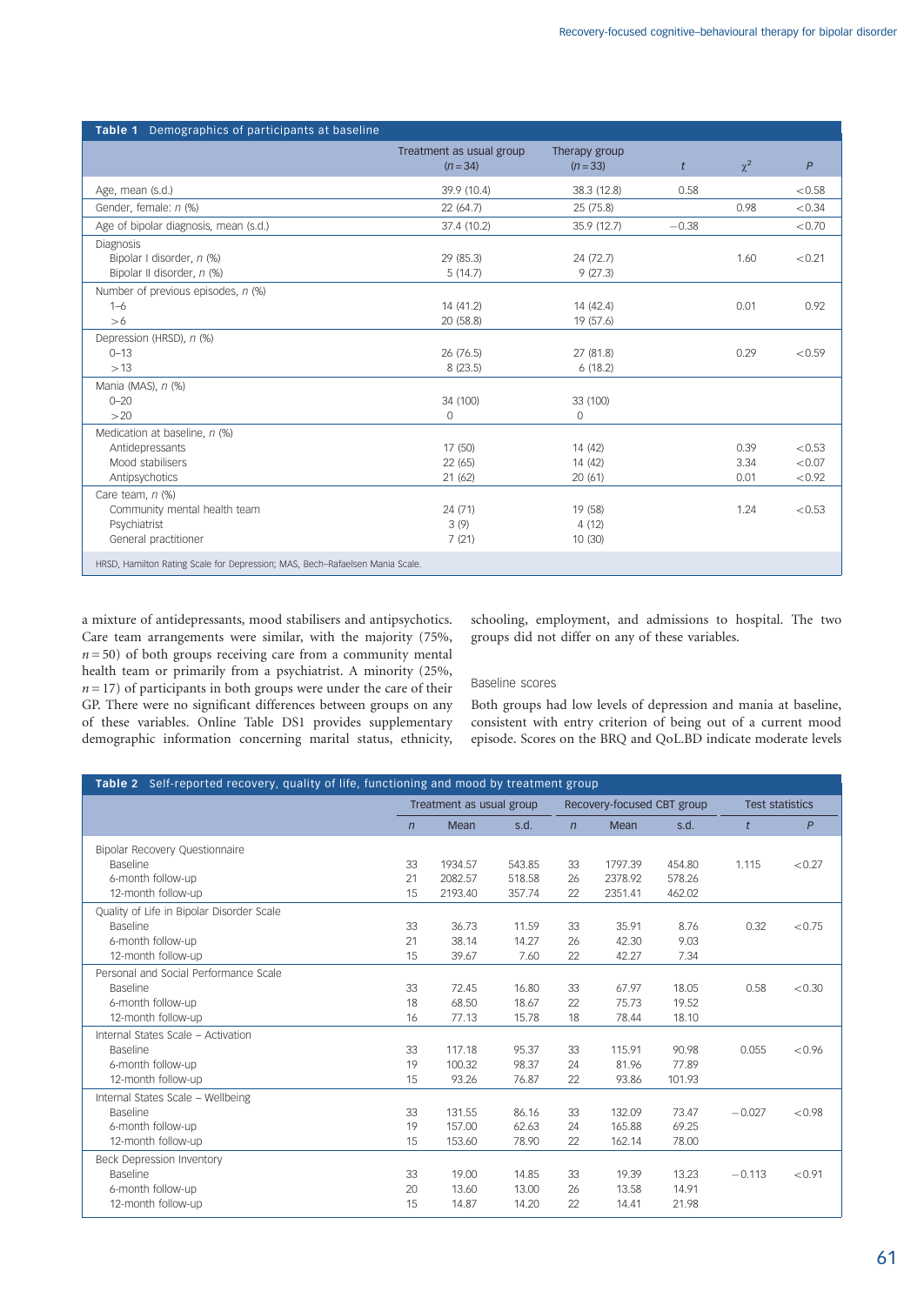of personal recovery and quality of life at baseline (Table 2). There were no significant differences between groups on any of these variables.

# Primary clinical outcomes

The BRQ score was higher in the recovery-focused CBT group at follow-up than the TAU group (310.87, 95% CI 75.00–546.74  $(s.e. = 120.34), P = 0.010, d = 0.62)$  with no interaction between this effect and follow-up assessment point (6 or 12 months), indicating greater improvement in recovery after therapy, sustained at follow-up. As Table 2 indicates, not all participants completed self-report questionnaires at assessment points (BRQ data 98% ( $n = 66$ ) of potential sample at baseline, 90% ( $n = 47$ ) at 6 months, and 82%  $(n=37)$  at 12 months).

Follow-up relapse data were available for 58 participants (29 from each of the two treatment groups). Participants were followed up for a period of up to 15 months during which time 32 experienced a relapse of either depression or mania (20 TAU v. 12 recovery-focused CBT). Kaplan–Meier estimates of time to first recurrence of either type are presented in Fig. 2. Median survival times for the TAU and recovery-focused CBT groups were 18 (95% CI 8–40) and 56 (95% CI 28–8) weeks, respectively. The difference in time to recurrence was statistically significant  $(\chi^2 = 7.64, P < 0.006,$  estimated HR = 0.38, 95% CI 0.18–0.78).

During follow-up, 30 patients experienced a depressive relapse (19 TAU v. 11 recovery-focused CBT). Kaplan–Meier estimates of time to first depressive recurrence are presented in Fig. 3. Median survival times for the TAU and recovery-focused CBT groups were 18 (95% CI 8–47) and 60 (95% CI 29–8) weeks, respectively. The difference in time to recurrence rates was statistically significant  $(\chi^2 = 7.63, P < 0.006,$  estimated HR = 0.37, 95% CI 0.18–0.77).

Manic relapses were less common, occurring in 13 participants (10 TAU v. 3 recovery-focused CBT). Times to first manic recurrence are presented in Fig. 4. Median survival times for the TAU and recovery-focused CBT groups were 33 (95% CI 23–58) and 60 (95% CI 53–8) weeks, respectively. This difference in time to recurrence was statistically significant ( $\chi^2$  = 6.77,  $P < 0.009$ , estimated HR = 0.38, 95% CI 0.19–0.79).

Comparisons were also made for average mood symptoms (HRSD and MAS) (Figs 5 and 6). There was no significant impact of recovery-focused CBT compared with TAU on depressive (HRSD,  $-0.98$ , 95% CI  $-3.66$  to 1.71 (s.e. = 1.37),  $d=-0.17$ ) or manic symptoms (MAS,  $-0.66$ , 95% CI  $-1.69$  to 0.37 (s.e. = 0.53),  $d = -0.19$ ) across the follow-up period although the direction of effect favoured recovery-focused CBT in both cases: both depressive and manic symptom scores were low throughout the study period.

# Secondary clinical outcomes

Table 2 provides summary data for quality of life (QoL.BD), social functioning (PSP) and self-reported mood symptoms (BDI and ISS). For QoL.BD and PSP there were non-significant trends towards greater improvements with recovery-focused CBT at follow-up compared with TAU (QoL.BD 4.83, 95% CI  $-0.07$  to 9.74 (s.e. = 2.50),  $P = 0.054$ ,  $d = 0.47$ ; PSP 6.12, 95% CI - 2.22 to 14.46 (s.e. = 4.25),  $P = 0.151$ ,  $d = 0.35$ ). There was no interaction between either effect and follow-up points (6 or 12 months).

There was no evidence for a significant differential treatment effect on self-reported mood symptoms, although in all cases the direction of effect favoured recovery-focused CBT (for ISS-A and BDI lower score, and for ISS-W higher score, indicated improvement: ISS-A  $-2.79$ , 95% CI  $-37.86$  to 32.27 (s.e. = 17.98),  $P = 0.88$ ,  $d = -0.03$ ; ISS-W 8.09, 95% CI  $-25.32$ 





Fig. 2 Kaplan–Meier estimates of time to first depressive or manic recurrence over up to 60 weeks follow-up. TAU, treatment as usual; CBT, cognitive–behavioural therapy.



Fig. 3 Kaplan–Meier estimates of time for depressive recurrence over up to 60 weeks follow-up.

TAU, treatment as usual; CBT, cognitive–behavioural therapy.





to 41.51 (s.e. = 17.04),  $P = 0.635$ ,  $d = 0.10$ ; BDI  $-0.88$ , 95% CI  $-7.59$  to 5.84 (s.e. = 3.43),  $P = 0.798$ ,  $d = -0.05$ ).

Medication adherence (number of days medication missed in the preceding 4 weeks) was compared for antipsychotics, mood stabilisers and antidepressants (in participants for whom these were prescribed) at baseline, 6 months and 12 months. Selfreported adherence was high across assessments (antidepressants: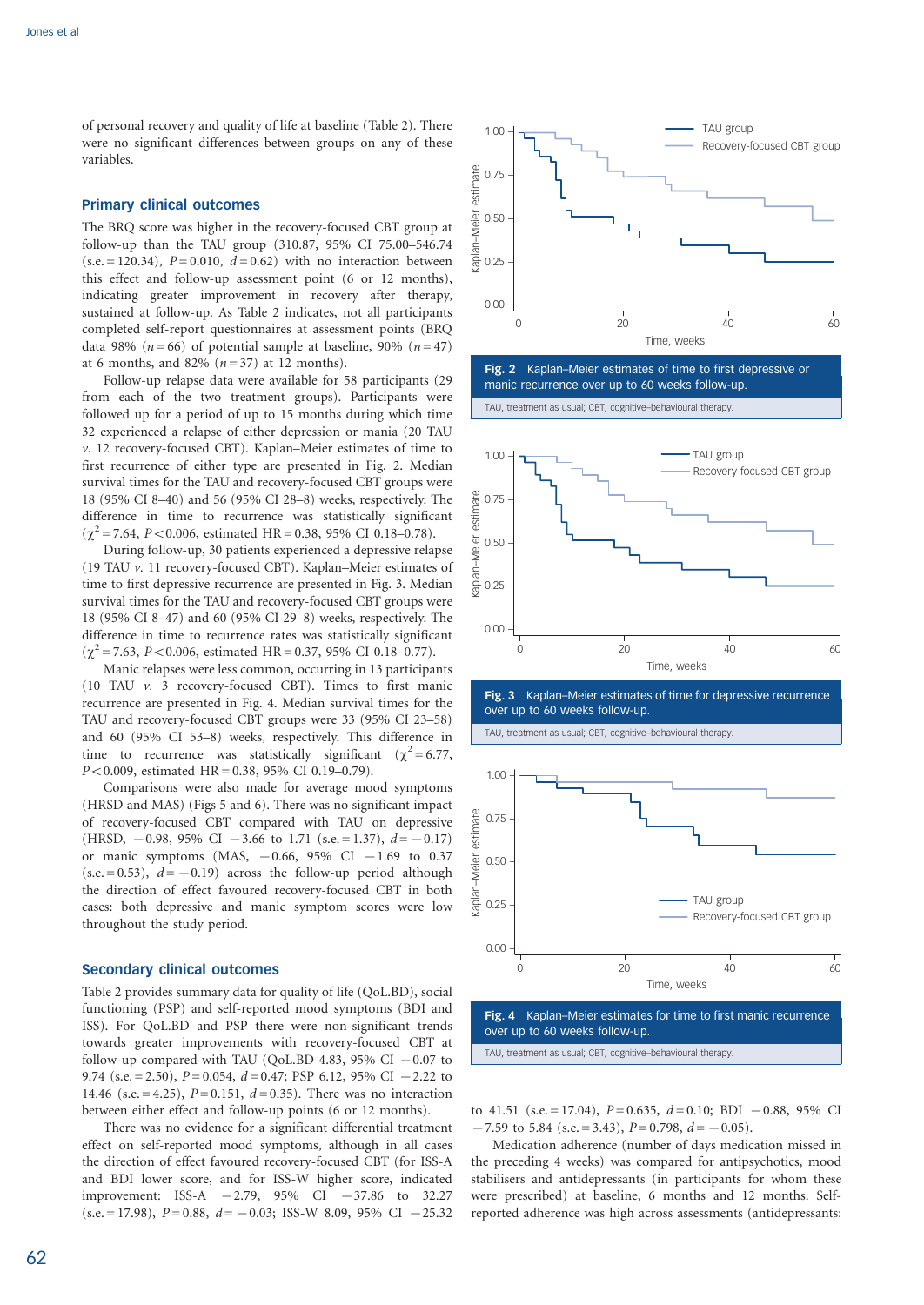





TAU, treatment as usual; CBT, cognitive–behavioural therapy.

means range 0–6 days missed; mood stabilisers: means range 0.2– 3.8 days missed; antipsychotics: means range 0.2–4 days missed). No significant differences were found between recovery-focused CBT and TAU at any assessment point.

# **Discussion**

This is the first study to evaluate the impact of recovery-focused CBT on recent-onset bipolar disorder. Recovery-focused CBT was developed in partnership with individuals with lived experience of bipolar, consistent with Mental Health Research Network good practice guidelines.<sup>34</sup> The high level of engagement of individuals with personal experience of bipolar disorder is consistent with the aims of recovery approaches<sup> $7-9$ </sup> to be empowering, individualised and grounded in the individual's own priorities and needs. Recovery-focused CBT differs from standard CBT in having less

of a focus on relapse prevention and symptom reduction.4,35 There is also a strong emphasis on formulation, so that the client's route through therapy is different depending on their needs, giving the therapist freedom to work with whatever model the client brings but in the context of offering evidence-informed approaches. Therapists are also encouraged to focus on issues around functioning and comorbidity as well as mood problems, should these be prioritised by the client.

# Feasibility and effectiveness of recovery-focused CBT

Findings provide preliminary evidence in support of both feasibility and effectiveness of recovery-focused CBT for people with recently diagnosed bipolar disorder. With respect to feasibility, it proved possible to recruit participants to within 93% of the target figure of 72 within 12 months with a single whole-time equivalent research assistant. Of the potential participants screened, a key reason for the 7% shortfall was participants becoming unwell between initial screening and baseline. With more time and resources, the recruitment target would have been fully met as there was substantial interest in recovery-focused CBT among service users and clinicians. In total, 54% of potential participants screened met eligibility criteria and were randomised: this compares well with the Scott *et al*<sup>84</sup> and Lam *et al*<sup>835</sup> trials, for which the figures were 17% and 48%, respectively. Retention to follow-up assessments was balanced across both arms of the study and within 10% of the 75% target to 12-month follow-up. Scott et al reported retention rates of 78% to final follow-up in their trial, $4$  whereas Lam et al's data is unclear on drop-out rates post therapy.<sup>35</sup>

Participants in the therapy arm engaged with recovery-focused CBT, attending 14 therapy sessions on average with 32 clients attending *5*6 sessions, which is comparable with previous studies.<sup>4,35</sup> Over 80% of clients preferred to receive therapy in their home. Therapists reported that clients appreciated the flexibility of home-based therapy and felt that it enhanced engagement compared with an office-based approach. The main challenges experienced in delivering therapy in this way were that sessions tended to be longer and that timing of the discussion of sensitive issues needed to negotiated flexibly (such as when there was no other family member in the house). Both client and therapist ratings of working alliance were consistent with clients experiencing the therapy as worthwhile. Therapy adherence ratings indicated that the therapy delivered was consistent with CBT good practice principles and also with the more flexible recovery focus of recovery-focused CBT. As the CTS-R and Recovery Fidelity Scales were only moderately correlated, the importance of developing tailored measures where the trial intervention has the more flexible structure inherent in a formulation-driven intervention is supported. Previous studies of established bipolar disorder have not reported working alliance data or recovery adherence but reported similar ratings for therapist CBT competency.4

In terms of primary clinical outcomes, recovery-focused CBT significantly improved personal ratings of recovery at both 6- and 12-month follow-up assessments, compared with TAU. The treatment effect is moderate–large (baseline to end therapy: 30% improvement in the recovery-focused CBT group compared with 8% in the TAU group; average item score moved from neutral to agree in recovery-focused CBT and remained neutral in TAU) and suggests moderate change across the BRQ domains of selfmanagement of health, access to personally valued activities, seeing recovery as a lifelong process and understanding mood experiences. Future research should aim to determine the minimal clinically important difference for BRQ to inform a future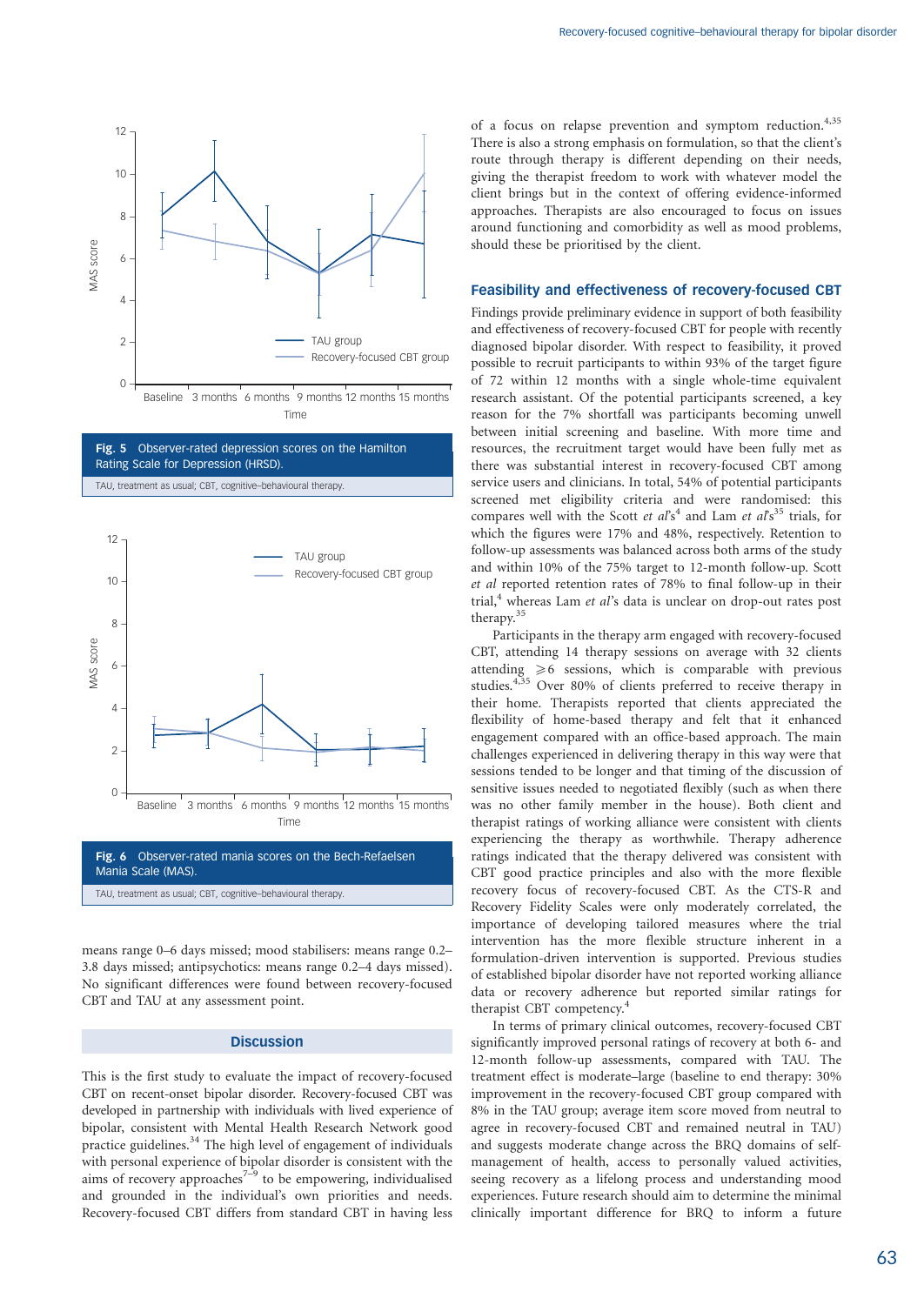definitive trial. Recovery-focused CBT also significantly increased time to any relapse and time to both depressive and manic relapses. Median time to any relapse was increased by 38 weeks, time to depressive relapse by 42 weeks and time to manic relapse by 27 weeks, compared with TAU. By contrast, recovery-focused CBT had no significant impact on observer ratings of residual symptoms of depression or mania. Both HRSD and MAS scores were low throughout the study – for the HRSD, the scores ranged from mild depression to no depression across follow-ups, whereas for the MAS, mania scores indicated absence of mania throughout on average.

For secondary outcomes, the clinical impact of recoveryfocused CBT seemed to be marginally stronger on functional than on symptomatic measures. Thus, quality of life and social functioning were numerically improved in recovery-focused CBT compared with TAU, with moderate effect sizes (baseline to end therapy: QoL.BD average item score moved from disagree/neutral to neutral/agree for recovery-focused CBT and neutral at both points for TAU; PSP moved from manifest problems to mild in recovery-focused CBT and from mild to manifest in TAU), but differences were not statistically significant. There were no group differences on self-reported mood. Both groups scored in the no mania range on ISS-A throughout the study, whereas for ISS-W both groups scored as mildly depressed at baseline, but outside the clinical range at both follow-up points. The BDI scores indicated mild–minimal depression throughout the study period.

Medication adherence was high across baseline and follow-up assessments, consistent with previous reports for CBT for bipolar disorder.<sup>35</sup> There was no evidence for a significant difference between groups in number of days on which medication was missed at any assessment points so it seems unlikely that the impact on recovery and relapse observed here are related to medication adherence changes. There was a non-significant trend towards fewer participants in the recovery-focused CBT group receiving mood stabilisers at baseline. This would if anything exert a conservative effect on the reported findings (as recovery-focused CBT group experienced fewer relapses).

# Comparison with findings from other studies

No other CBT studies have specifically explored recovery outcomes in bipolar disorder, so direct comparisons for this variable are not possible. Fowler et  $al^{36}$  reported on the effect of an adapted CBT intervention to enhance social recovery in psychosis, which included individuals with affective (including bipolar disorder) and non-affective psychosis. In contrast to the present study, Fowler et  $al^{36}$  reported that improvements in social recovery (amount of time engaged in constructive/structured activity) were limited to those with non-affective psychosis. However, the authors argued that their subsample of participants with affective psychosis responded strongly to TAU (active case management), which might have masked potential benefits of their recovery intervention.

Previous studies of CBT in bipolar disorder have varied in their impact on time to relapse. Lam et al reported a significant effect over 12 months,<sup>35</sup> whereas Ball et al reported a trend<sup>37</sup> (for depressive relapse), both favouring CBT in increasing survival time. By contrast, neither Scott et  $al<sup>4</sup>$  nor Meyer & Hautzinger<sup>38</sup> identified any benefit of CBT for survival times to relapse. Zaretsky et  $al^{39}$  compared CBT with a brief individual psychoeducation intervention and reported a significant benefit for the CBT group for number of days depressed but no significant impact on relapse rate. A *post hoc* finding from Scott et al was that more previous episodes was associated with worse outcomes, leading to a suggestion that earlier intervention might be more appropriate. Consistent with this, our trial of recoveryfocused CBT with individuals within 5 years of diagnosis found strong effects on relapse at 15 months (HR = 0.38, relapse: 41% recovery-focused CBT v. 69% TAU), consistent with 12-month follow-up findings reported by Lam et  $al^{35}$  (HR = 0.40, relapse: 43.8% CBT v. 75% TAU) and higher than both Scott et  $a l's<sup>4</sup>$ findings over 18 months (HR = 1.05, relapse: 53% CBT  $v$ . 51% TAU) and a recent 12-month study of enhanced-relapse prevention<sup>40</sup> (HR = 0.79, relapse: 46% enhanced-relapse prevention  $v$ . 60% TAU). It is of interest that this was despite recovery-focused CBT not having a primarily therapeutic focus on relapse prevention alone. This impact on relapse was not associated with change in residual mood symptoms (these were consistently below clinical thresholds for HRSD and MAS throughout the trial). A possible mechanism for improved relapse outcomes is through improved personal recovery. As BRQ includes self-management of health and understanding of mood experiences, these elements may play a role in relapse prevention. However, the current study was not designed to test this proposal so further research is required to address this specific question. Of the CBT studies referred to above, only Lam et  $al^{35}$  reported benefits in social functioning following therapy. Zaretksy et al,<sup>39</sup> Meyer & Hautzinger<sup>38</sup> and Ball et  $al^{37}$  reported no differences between groups and Scott did not report outcomes with respect to social adjustment or quality of life, although this data was collected.

There are three key areas of innovation in our study: (a) taking a formulation-driven approach to therapy for bipolar disorder; (b) focusing on personal recovery outcomes; and (c) targeting recent-onset bipolar disorder. The results indicate that this flexible approach has an impact not only on personal recovery but also on bipolar relapse; however it is unclear which of the innovative aspects may be contributing to the encouraging outcomes that were observed. A definitive trial is required to formally evaluate both the clinical efficacy and cost-effectiveness of recovery-focused CBT and to understand more fully the mechanisms that underpin the apparent benefits of this therapy.

# Limitations

There are weaknesses in this study that would need to be addressed in a definitive trial. The sample size is relatively small, the study was conducted in the North West of England only and confidence intervals for effect estimates are quite large. It therefore remains to be seen how well the effects reported are replicated in a large sample. We did not correct for multiple comparisons (for example, using Bonferroni's correction), which may increase the risk of type I error. Additional issues are, first, although the current study indicates benefits for CBT over TAU alone, we do not yet have evidence for whether recovery-focused CBT has any advantage over other forms of structured treatment with an attention control to rule out non-specific effects as a cause for the observed effects. Second, it was only possible to follow up a proportion of the sample for 15 months. Longer follow-ups would be helpful to indicate more definitively the persistence of the gains reported here. Third, the cost-effectiveness of recovery-focused CBT was not assessed. Although the impact on recovery and time to recurrence suggest there may be cost savings associated with this therapy, this needs to be empirically tested. However, and perhaps most importantly, our trial had relatively low statistical power. Given the trend observed in trials of specific psychological therapies such as CBT towards reduced effect sizes with improved study quality (such as through adequate statistical power and a control condition that is more active than TAU), it is possible that our effect sizes are inflated. Therefore, an adequately powered, definitive, randomised controlled trial is required.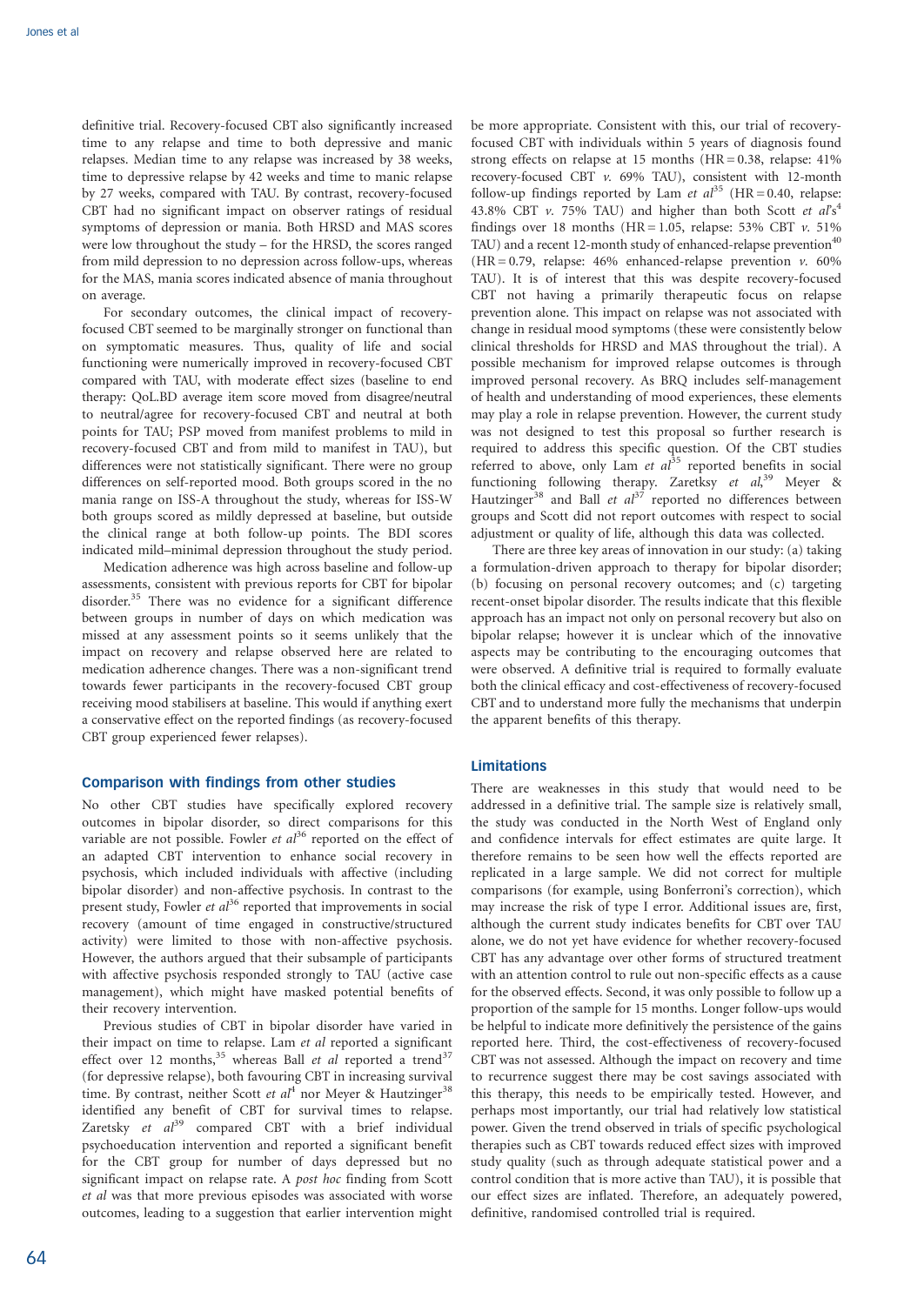# Clinical implications

Recovery-focused CBT is the first therapy for bipolar disorder that explicitly aims to enhance personal recovery outcomes as supported by both service users and UK government policy. $7-9$ The current study indicates that recovery-focused CBT is feasible and can improve personal recovery and time to relapse. This study highlights the potential benefits of taking a formulation-based approach to bipolar disorder, in which a range of evidence-informed techniques are available to the clinician but the relative emphasis given to each is determined on an individual client basis. As only 13 participants had an early age at onset  $(< 18$  years), it is unclear how effective recovery-focused CBT is likely to be for this group.

#### Future research

A larger-scale trial is needed to explore the cost-effectiveness of recovery-focused CBT and to provide more reliable estimates of the clinical benefits reported in the current study. It would also be of interest to evaluate the extent to which this approach can be adapted for individuals with an established course of bipolar disorder. Although current CBT approaches have reported mixed results with established bipolar disorder, it remains to be seen whether the more personalised approach of recovery-focused CBT has benefits for this group. As indicated by the current study, outcome measurement for therapy studies in bipolar disorder need to consider more carefully how to evaluate personal recovery and functioning outcomes to complement evaluations of episode recurrence.

Steven H. Jones, MSc (Clin Psychol), PhD, Spectrum Centre for Mental Health Research, Faculty of Health and Medicine, Lancaster University, Lancaster;<br>**Gina Smith**, PGDipPsych, DClinPsych, 5 Boroughs Partnership NHS Foundation Trust, Warrington; **Lee D. Mulligan**, MSc, Manchester Mental Health and Social Care Trust,<br>Manchester; **Fiona Lobban**, DClinPsy, PhD, Lancaster University, Lancaster; **Heather** Law, PhD, Psychosis Research Unit, Greater Manchester West NHS Foundation Trust, Manchester; Graham Dunn, MA, MSc, PhD, Institute of Population Health, University of Manchester; Mary Welford, DClinPsy, Psychosis Research Unit, Greater Manchester West NHS Foundation Trust; James Kelly, MSc, ClinPsyD, Lancashire Care NHS Foundation Trust, Lancaster; John Mulligan, MSc, ClinPsyD, The Beaco Service HMP Garth, Mersey Care NHS Trust, Liverpool: **Anthony P. Morrison**, ClinPsyD, Department of Clinical Psychology, University of Manchester, Manchester, UK

Correspondence: Steven H. Jones, Spectrum Centre for Mental Health Research, Faculty of Health and Medicine, Lancaster University, Lancaster LA1 4YT, UK. Email: s.jones7@lancaster.ac.uk

First received 1 Nov 2013, final revision 16 Jun 2014, accepted 27 Jun 2014

# Funding

National Institute for Health Research, England. This report presents independent research commissioned by the National Institute for Health Research (NIHR) under its Programme Grants for Applied Research funding scheme (RP-PG-0606-1086). Further support was received from primary care trusts, mental health trusts, the Mental Health Research Network and Comprehensive Local Research Networks in North West England. The views expressed in this publication are those of the authors and not necessarily those of the NHS, the NIHR or the Department of Health.

# Acknowledgements

Acknowledgements of individual members of the Service User Reference Group, Yvonne Awenat, Rory Byrne, Ellen Hodson, Sam Omar, Liz Pitt, Jason Price, Tim Rawcliffe and Yvonne Thomas for their work on this study.

#### References

- 1 Barnard PJ. Bridging between basic theory and clinical practice. Behav Res Ther 2004: **42:** 977-1000
- Jones S. Circadian rhythms, multilevel models of emotion and bipolar disorder – an initial step towards integration? Clin Psychol Rev 2001; 21: 1193–209.
- 3 Post RM. Transduction of psychosocial stress into the neurobiology of recurrent affective disorder. Am J Psychiatry 1992; 149: 999–1010.
- 4 Scott J, Paykel E, Morriss R, Bentall R, Kinderman P, Johnson T, et al. Cognitive-behavioural therapy for severe and recurrent bipolar disorders: randomised controlled trial. Br J Psychiatry 2006; 188: 313–20.
- 5 Lish JD, Dime-Meenan S, Whybrow PC, Price RA, Hirschfeld RM. The national depressive and manic-depressive association (DMDA) survey of bipolar members. J Affect Disord 1994; 31: 281–94.
- 6 Baldessarini RJ, Tondo L, Vazquez GH, Undurraga J, Bolzani L, Yildiz A, et al. Age at onset versus family history and clinical outcomes in 1,665 international bipolar-I disorder patients. World Psychiatry 2012; 11: 40–6.
- 7 Mead S, Copeland ME. What recovery means to us. Comm Ment Health J 2000; 36: 315–28.
- 8 Department of Health: New Horizons: A Shared Vision for Mental Health. Department of Health, 2009.
- 9 Department of Health: No Health Without Mental Health: A Cross-Government Mental Health Outcomes Strategy. Department of Health, 2011.
- 10 Jones SH, Mulligan LD, Law H, Dunn G, Welford M, Smith G, et al. A randomised controlled trial of recovery focused CBT for individuals with early bipolar disorder. BMC Psychiatry 2012: **12**: 204.
- 11 Hamilton M. A rating scale for depression. J Neurol Psychiatry 1960; 23: 59–62.
- 12 Bech P, Rafaelsen OJ, Kramp P, Bolwig TG. The mania rating scale: scale construction and inter-observer agreement. Neuropharmacology 1978; 17: 430–1.
- 13 Goldberg JF, Perlis RH, Bowden CL, Thase ME, Miklowitz DJ, Marangell LB, et al. Manic symptoms during depressive episodes in 1,380 patients with bipolar disorder: findings from the STEP-BD. Am J Psychiatry 2009; 166: 173–81.
- 14 Perlis RH, Ostacher MJ, Patel JK, Marangell LB, Zhang H, Wisniewski SR, et al. Predictors of recurrence in bipolar disorder: primary outcomes from the systematic treatment enhancement program for bipolar disorder (STEP-BD). Am J Psychiatry 2006; 163: 217–24.
- 15 American Psychiatric Association. Diagnostic and Statistical Manual of Mental Disorder (4th edn) (DSM-IV). APA, 1994.
- 16 First MB, Gibbon M, Spitzer RL, Williams JBW, Benjamin LS. Structured Clinical Interview for DSM-IV Axis I Disorders, Research Version, Patient Edition. American Psychiatric Press, 1997.
- 17 Keller MB, Lavori PW, Friedman B, Nielsen E, Endicott J, McDonald-Scott P, et al. The longitudinal interval follow-up evaluation. a comprehensive method for assessing outcome in prospective longitudinal studies. Arch Gen Psychiatry 1987; 44: 540–8.
- 18 Jones S, Mulligan LD, Higginson S, Dunn G, Morrison A, The bipolar recovery questionnaire: psychometric properties of a quantitative measure of recovery experiences in bipolar disorder. J Affect Disord, 2013; 147: 34–43.
- 19 Michalak EE, Murray G, Crest BD. Development of the QoL.BD: a disorderspecific scale to assess quality of life in bipolar disorder. Bipolar Disord 2010;  $12.727 - 40$
- 20 Morosini P, Magliano L, Brambilla L, Ugolini S, Pioli R. Development, reliability and acceptability of a new version of the DSMIV social and occupational functioning assessment scale (SOFAS) to assess routine social funtioning. Acta Psychiatr Scand 2000; 101: 323–9.
- 21 Beck AT. Cognitive models of depression. *J Cogn Psychother* 1987; 1: 5–37.
- 22 Bauer MS, Crits-Christoph P, Ball WA, Dewees E, McAllister T, Alahi P, et al. Independent assessment of manic and depressive symptoms by self-rating. Scale characteristics and implications for the study of mania. Arch Gen Psychiatry 1991; 48: 807–12.
- 23 Stephenson BJ, Rowe BH, Haynes RB, Macharia WM, Leon G. The rational clinical examination. Is this patient taking the treatment as prescribed? JAMA 1993; 269: 2779–81.
- 24 Tracey TJ, Kokotovic AM. Factor structure of the working alliance inventory. Psychol Assess 1989; 1: 207–10.
- 25 Blackburn IM, James IA, Milne DL, Baker C, Standart S, Garland A, Reichelt FK. The revised cognitive therapy scale (CTS-R): psychometric properties. Behav Cogn Psychother 2001; 29: 431–46.
- 26 Miklowitz D, Goodwin GM, Bauer MS, Geddes JR, Common and specific elements of psychosocial treatments for bipolar disorder: a survey of clinicians participating in randomized trials. J Psychiatr Pract 2008; 14: 77–85.
- 27 Jones S, Burrell-Hodgson G. Cognitive behavioural treatment of first diagnosis bipolar disorder. Clin Psychol Psychother 2008; 15: 367–77.
- 28 Dunn G, Maracy M, Dowrick C, Ayuso-Mateos JL, Dalgard OS, Page H, et al. Estimating psychological treatment effects from a randomised controlled trial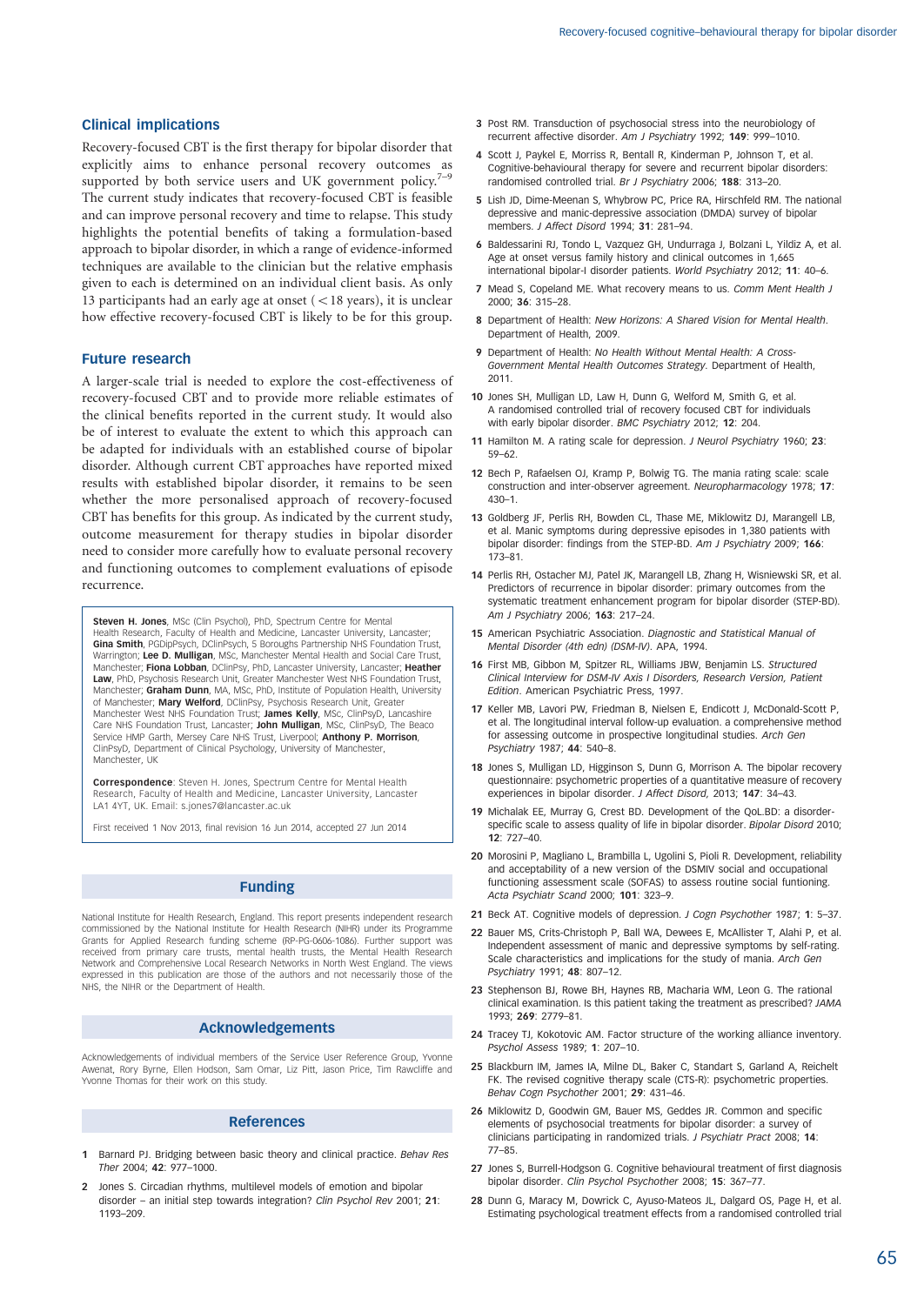with both non-compliance and loss to follow-up. Br J Psychiatry 2003; 183: 323–31.

- 29 Loeys T, Goetghebeur E. A causal proportional hazards estimator for the effect of treatment actually received in a randomized trial with all-or-nothing compliance. Biometrics 2003; 59: 100–5.
- 30 Frangakis CE, Rubin DB. Addressing complications of intention-to-treat analysis in the combined presence of all-or-none treatment-noncompliance and subsequent missing outcomes. Biometrika 1999; 86: 365–79.
- 31 Busseri MA, Tyler, JD. Interchangeability of the Working Alliance Inventory and Working Alliance Inventory, Short Form. Psychol Assess 2003; 15: 193–7.
- 32 Davidson K, Norrie J, Tyrer P, Gumley A, Tata P, Murray H, et al. The effectiveness of cognitive behavior therapy for borderline personality disorder: Results from the Borderline Personality Disorder Study of Cognitive Therapy (BOSCOT) trial. J Pers Disord 2006; 20: 450–65.
- 33 Keen AJ, Freeston MH. Assessing competence in cognitive-behavioural therapy. Br J Psychiatry 2008: 193: 60-4.
- 34 Mental Health Research Network. Service User Involvement in the UK Mental Health Research Network. MHRN, 2005.
- 35 Lam DH, Watkins ER, Hayward P, Bright J, Wright K, Kerr N, et al. A randomized controlled study of cognitive therapy for relapse prevention for bipolar affective disorder. Arch Gen Psychiatry 2003; 60: 145–52.
- 36 Fowler D, Hodgekins J, Painter M, Reilly T, Crane C, MacMillan I, et al. Cognitive behaviour therapy for improving social recovery in psychosis: a report for the ISREP MRC trial platform study (Improving social recovery in early psychosis). Psychol Med 2009; 39: 1627–36.
- 37 Ball JR, Mitchell PB, Corry JC, Skillecorn A, Smith M, Malhi GS. A randomized controlled trial of cognitive therapy for bipolar disorder: Focus of long-term change. J Clin Psychiatry 2006; 67: 277–86.
- 38 Meyer TD, Hautzinger, M. Cognitive behaviour therapy and supportive therapy for bipolar disorders: relapse rates for treatment period and 2-year follow-up. Psychol Med 2012; 42: 1429–39.
- 39 Zaretsky A, Lancee W, Miller C, Harris A, Parikh SV. Is cognitive-behavioural therapy more effective than psychoeducation in bipolar disorder? Can J Psychiatry 2008; 53: 441–88.
- 40 Lobban F, Taylor L, Chandler E, Tyler E, Kinderman P, Kolamunnage-Donna R, et al. Enhanced relapse prevention for bipolar disorder by community mental health teams: cluster feasibility randomised trial. Br J Psychiatry 2010; 196: 59–63.